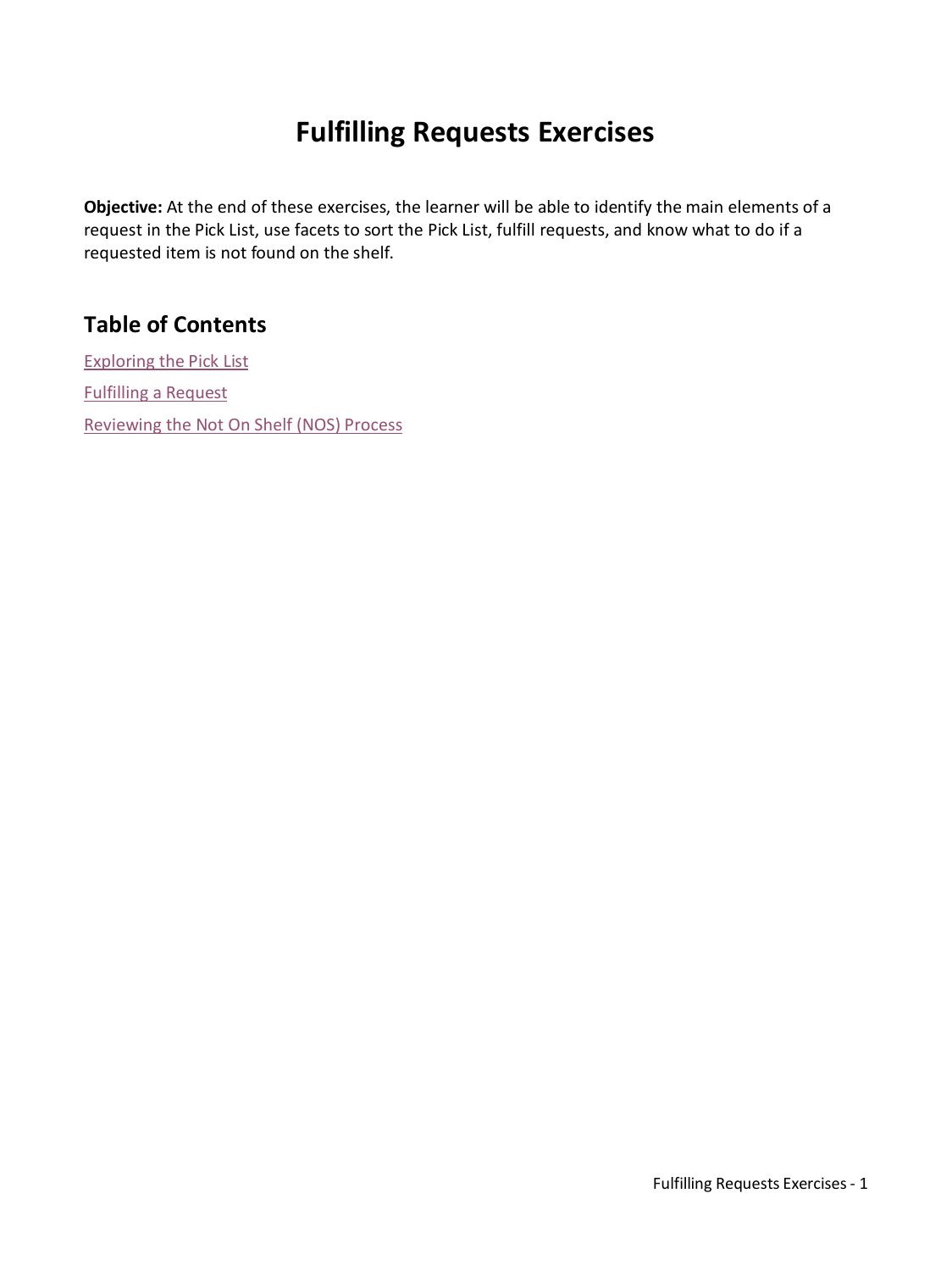#### <span id="page-1-0"></span>**Exploring the Pick List**

**Objective:** At the end of this exercise, the learner will be familiar with the elements of the Pick List (also known as the Pick From Shelf List).

**Exercise:** Complete the following steps using the Alma documentation "Fulfilling Requests" located here:

<https://www.library.illinois.edu/staff/wp-content/uploads/sites/24/2020/05/Fulfilling-Requests-1.pdf>

- 1. In your unit library's Pick List, identify one request from a UIUC patron and one request from an I-Share patron. (The one from an I-Share patron should have a Fulfillment Network Borrowing ID.)
- 2. Select one of the requests on the list and write down:
	- a. The item call number
	- b. The pick-up destination
	- c. The requester name
- 3. Explore the facets in the sidebar. See if you can use the facets to narrow down the list to a single item. Remove facets so that you have returned to the full list.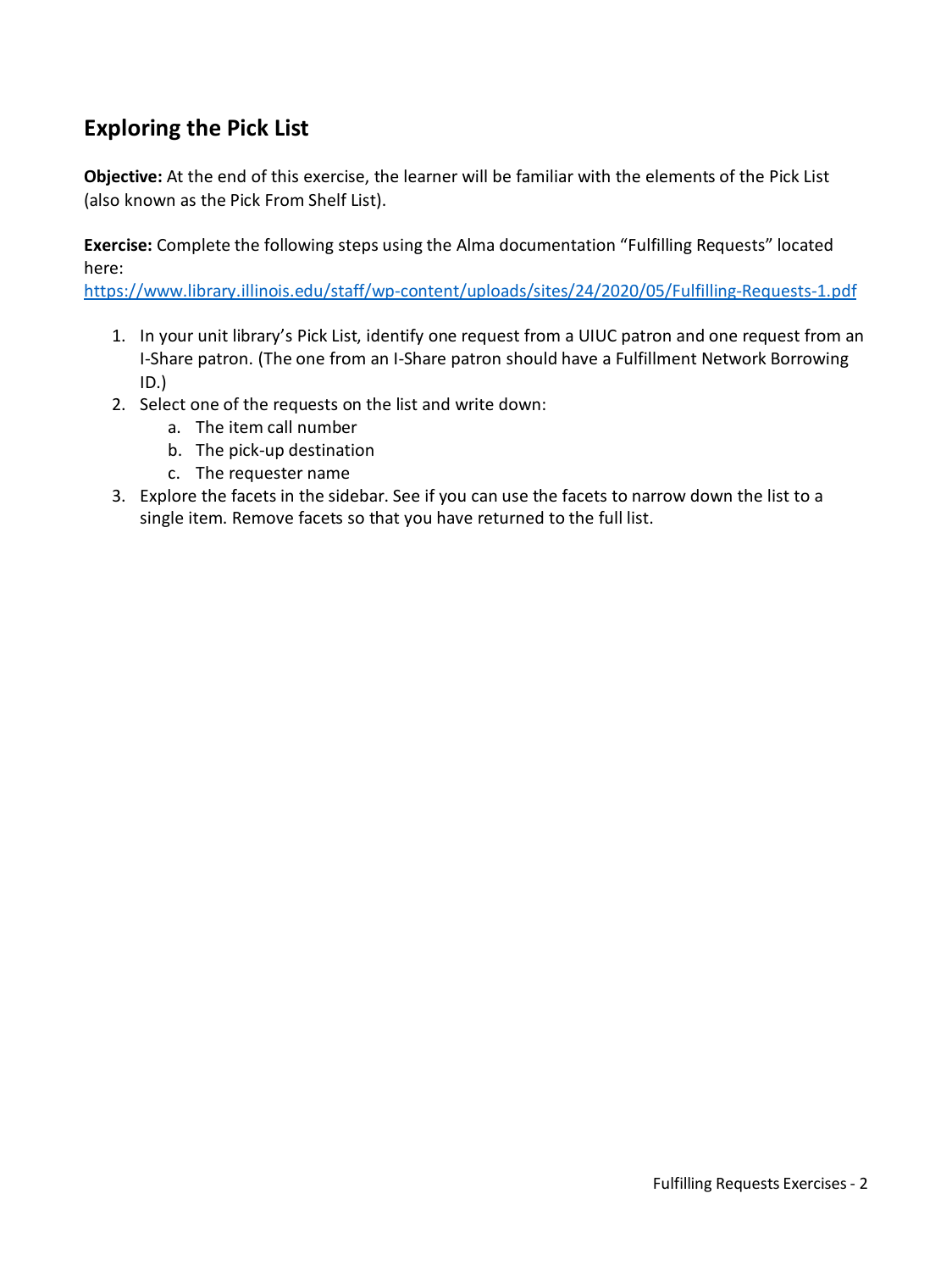### <span id="page-2-0"></span>**Fulfilling a Request**

**Objective:** At the end of this exercise, the learner will be able to fulfill a request, from its appearance on the Pick List to putting it on the Hold Shelf (or sending it to the pick-up location for them to put on their Hold Shelf).

**Exercise:** Complete the following steps using the Alma documentation "Fulfilling Requests" located here:

<https://www.library.illinois.edu/staff/wp-content/uploads/sites/24/2020/05/Fulfilling-Requests-1.pdf>

- 1. Find an item that is owned by your unit library, but doesn't have any copies in other UIUC unit libraries.
- 2. Submit a request for that item in Alma on behalf of dummy patron Fozzie Bear (barcode 20112000204338). Include a note that says, "This is a test. Please do not fill this request." Select a UIUC pick-up location.
	- a. For instructions on placing a request, see the Alma documentation [Requesting Local](https://www.library.illinois.edu/staff/wp-content/uploads/sites/24/2020/04/Requesting-Local-Items-on-a-Patron%E2%80%99s-Behalf.pdf)  [Items on a Patron's Behalf.](https://www.library.illinois.edu/staff/wp-content/uploads/sites/24/2020/04/Requesting-Local-Items-on-a-Patron%E2%80%99s-Behalf.pdf)
- 3. Print the Pick Slip from the Pick List. Observe what information is and is not included on the Pick Slip regarding the item and the requester.
- 4. Retrieve the book.
	- a. For this exercise, you can just find the barcode in Alma instead.
- 5. Open the Scan In Items screen and make sure that you have selected the recommended settings for the available options on that screen.
- 6. Scan in the item barcode in the Scan Item Barcode field.
	- a. For this exercise, you can just copy and paste the barcode and click "OK" instead.
- 7. Print the Hold Slip or Transit Slip (depending on what you chose for a pick-up location). Observe what information is and is not included on the slip about the item, the item's destination, and the requester.
- 8. Normally you would put the slip in the item and put it on your Hold Shelf or send it through Shipping to the appropriate pick-up location. In this case, since it's just for an exercise, go ahead and see it through to the end of the process by checking the item out and back in.
	- a. Check the item out to the patron. (This should be possible regardless of which UIUC unit library you chose as the pick-up location.) For instructions, see the Alma documentation [Loan Items to UIUC Patrons.](https://www.library.illinois.edu/staff/wp-content/uploads/sites/24/2020/04/Loan-Items.pdf)
	- b. Check the item back in. For instructions, see the Alma documentation [Return Items.](https://www.library.illinois.edu/staff/wp-content/uploads/sites/24/2020/04/Return-Items.pdf)
- 9. Appropriately dispose of any slips that you printed, shredding anything with patron information.